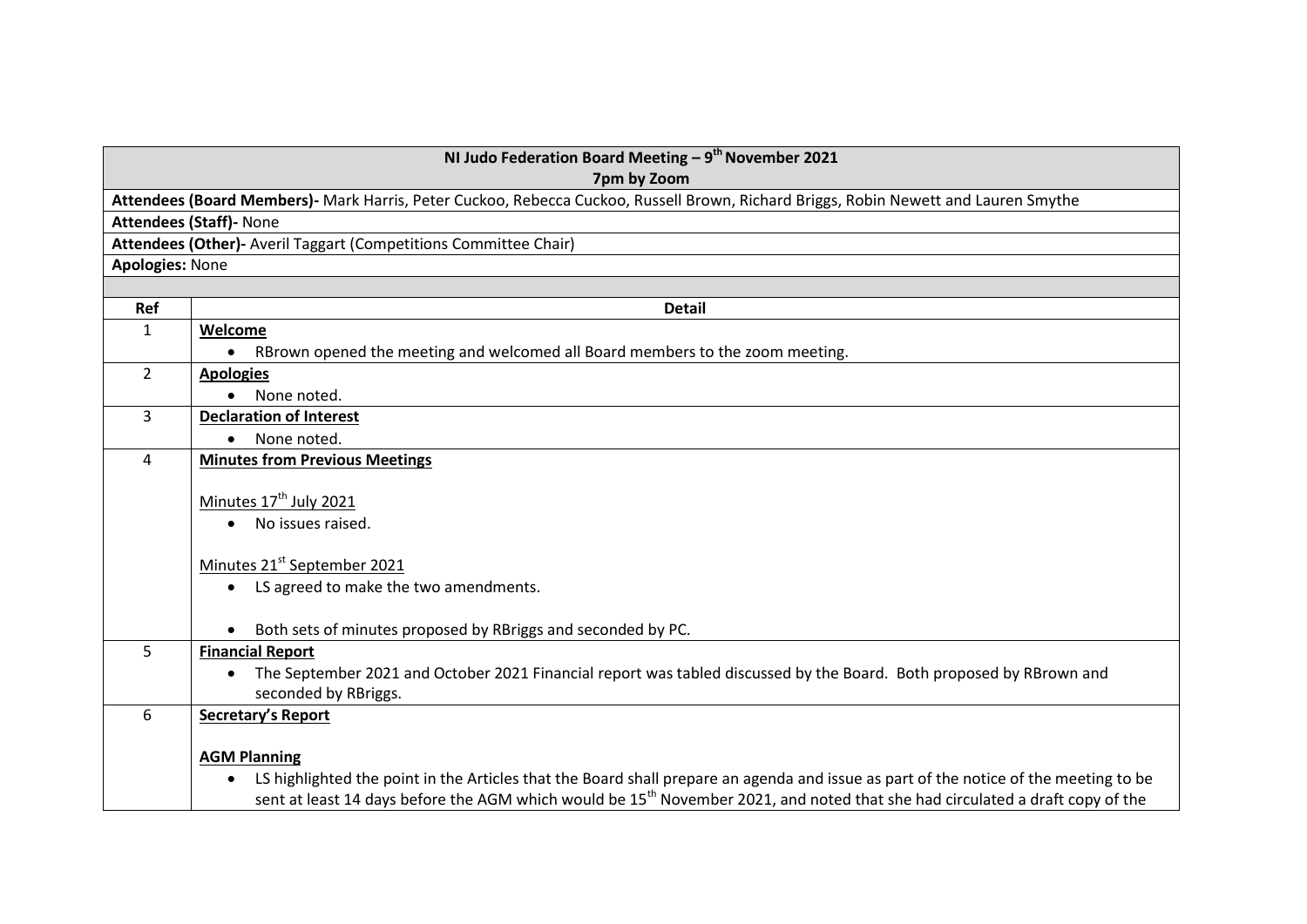|                | agenda for comment.                                                                                                                            |
|----------------|------------------------------------------------------------------------------------------------------------------------------------------------|
|                | LS thanked RN for adding the auditor information to the agenda.<br>$\bullet$                                                                   |
|                | PC advised that he would make tracked changes to the Memorandum and Articles of Association which members could follow and                     |
|                | agreed to send to LS to include on the agenda and for a copy to be sent to Clubs in advance.                                                   |
|                | Discussed that a Zoom meeting would be favoured to attract more people to attend.                                                              |
|                | Suggestion for Carnmoney Hall as a venue for the AGM.                                                                                          |
| $\overline{7}$ | <b>Sport NI- Effective Organisations Update</b>                                                                                                |
|                |                                                                                                                                                |
|                | Anti-doping                                                                                                                                    |
|                | MH highlighted that he was continuing to liaise with BJA on the anti-doping strategy.                                                          |
| 8              | <b>Sport NI-Sporting Winners Update</b>                                                                                                        |
|                |                                                                                                                                                |
|                | <b>NIJF NI Pathway Squads</b>                                                                                                                  |
|                | Noted that a session involving 20 players had taken place at Lisburn Racquets Club and the sponsor had attended and that the next<br>$\bullet$ |
|                | session was at Coleraine Leisure Centre on 12 <sup>th</sup> December 2021.                                                                     |
|                | Issue raised and discussed regarding green and blue stripe belt.<br>$\bullet$                                                                  |
|                |                                                                                                                                                |
|                | <b>NIJF Performance Programme</b>                                                                                                              |
|                | RBrown will progress meeting arrangements with CW.<br>$\bullet$                                                                                |
|                |                                                                                                                                                |
|                | <b>Development of a Player Ranking System</b>                                                                                                  |
|                | RC has updated competition information for 2019 and needs 2 rounds of competitions in 2021 to implement the ranking system.                    |
|                | RC will liaise with AT to ensure the CompetitionsCommittee send RC results to include.                                                         |
| 9              | <b>Sport NI Sporting Clubs &amp; Commercial Manager Update</b>                                                                                 |
|                |                                                                                                                                                |
|                | <b>Commercial Manager Update</b>                                                                                                               |
|                | Membership had increased to above the March 2022 target. Board members congratulated Mark Donald.                                              |
| 10             | <b>Covid-19 Club Update</b>                                                                                                                    |
|                | Noted that there was no change from the last meeting and it is important to maintain standards.                                                |
| 11             | <b>Competitions Commission</b>                                                                                                                 |
|                | AT attended and noted that she had circulated a list of events for 2022.                                                                       |
|                | " Sunday 27th February - Mini-mon & Kyu Grades - Foyle Arena (with adaptive sections)                                                          |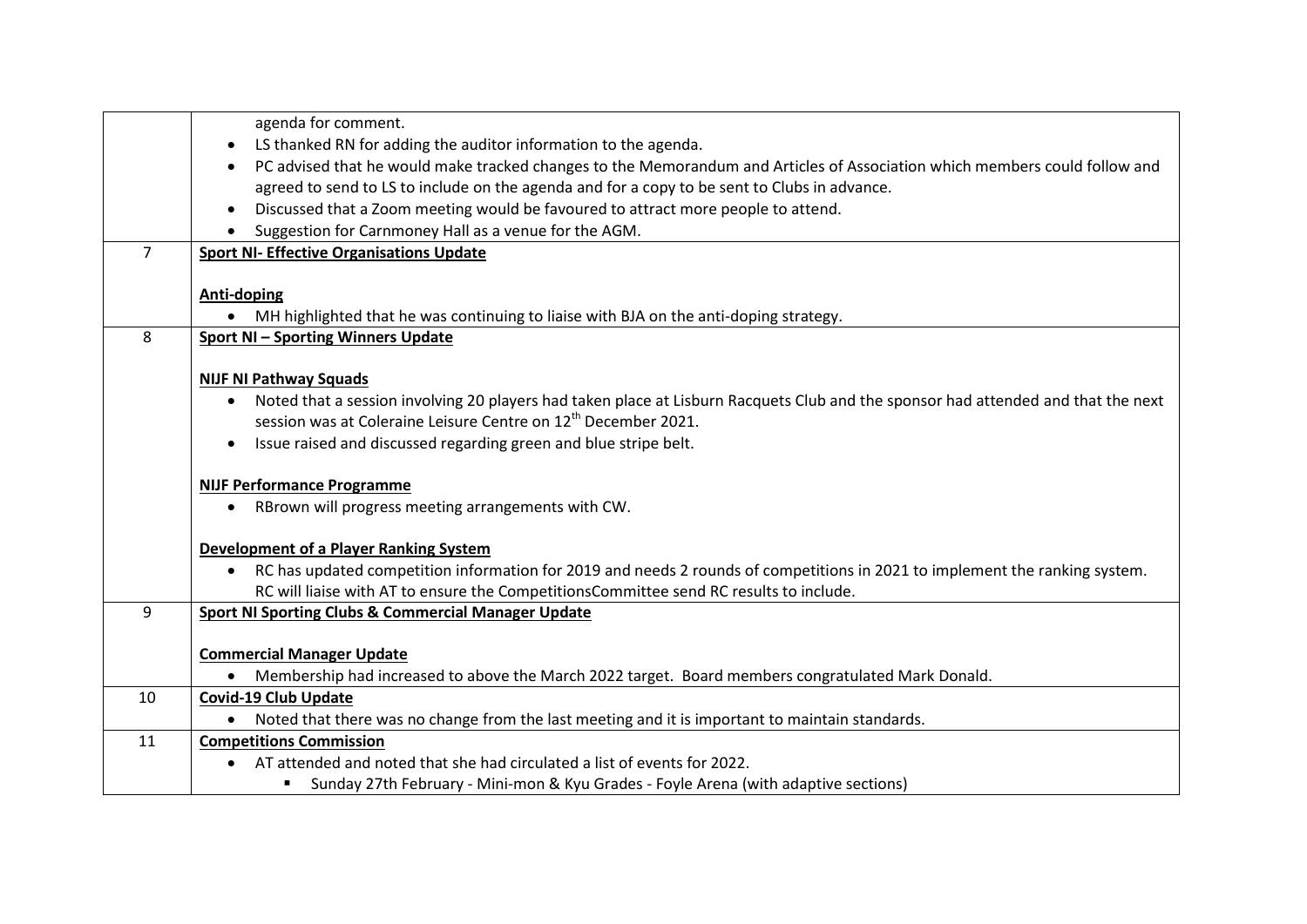| At Foyle Arena running on 2 mats and not a point scoring competition. There may be an adaptive section if<br>$\blacksquare$ |
|-----------------------------------------------------------------------------------------------------------------------------|
| sufficient entries.                                                                                                         |
| Costs are as follows;<br>٠                                                                                                  |
| Hire of Foyle Arena- £318<br>$\bullet$                                                                                      |
| Coastal Core 1st Aid- £384                                                                                                  |
| Catering Paul McCrossan- £TBC                                                                                               |
| Medals- No cost as in store at House of Sport                                                                               |
| Santisers- £TBC                                                                                                             |
| Propose cost increases from £15 to £17. All agreed.                                                                         |
| Entry form to be released after Christmas.<br>л.                                                                            |
| Entries to be received through NIJF website.                                                                                |
| Sunday 27th March - Dan Grading - venue TBC                                                                                 |
| Saturday 9th & Sunday 10th April - N I Open Championships - Foyle Arena<br>п                                                |
| Costs are as follows;<br>٠                                                                                                  |
| Hire of Foyle Arena- £2,195                                                                                                 |
| Coastal Core 1 <sup>st</sup> aid- £2.136 (1 extra 1 <sup>st</sup> aid)                                                      |
| Hotel-20 rooms- £3,996                                                                                                      |
| Catering- £TBC                                                                                                              |
| Medals- No cost as in store at House of Sport                                                                               |
| Propose cost increases as follows;<br>٠                                                                                     |
| Individual entry -£25 to £27                                                                                                |
| Double entry- £35 to £40                                                                                                    |
| Triple entry (new)- £50<br>$\bullet$                                                                                        |
| Charge for spectators- £2 to £3.                                                                                            |
| All agreed cost increases.                                                                                                  |
| AT proposed swapping days with the Junior, Senior & Master events being swapped from Saturday to Sunday and the pre-        |
| cadets, cadets and minors being swapped from Sunday to Saturday. This would help travel arrangements. All agreed.           |
| Saturday 21st May - N I Adaptive Open - venue TBC<br>٠                                                                      |
| " Venue TBC and may use Lisburn Leisureplex.                                                                                |
| The entry fee will be £17 and it will be point scoring.<br>п.                                                               |
|                                                                                                                             |